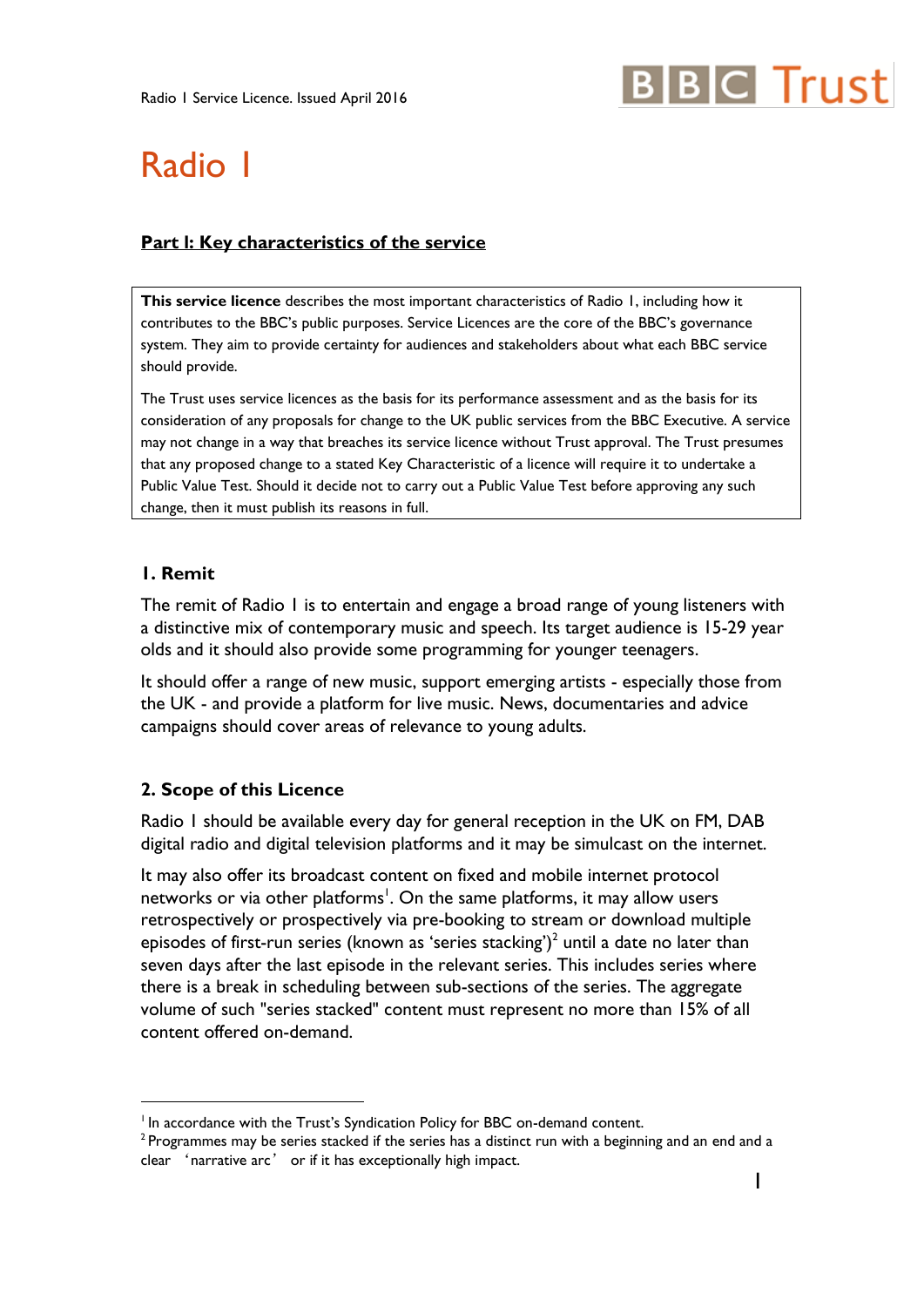The service may offer its programmes streamed or for download on-demand for a limited period after broadcast.<sup>3</sup> It may also offer broadcast radio content for download for an unlimited period of time after broadcast, although this must not include unabridged readings of published works, full track commercial music or classical music (even if recorded by the BBC),<sup>4</sup> and other interactive station and programme-related content via bbc.co.uk. The service may also offer online video on BBC Online and on other providers' platforms on-demand. Such content should consist of distinctive video propositions and these should predominantly be related to broadcast programmes. In addition, a limited number of special events may be streamed live, and a limited amount of content may be made available online only. The service may also offer some speech audio content online up to seven days in advance of broadcast.

# **3. Service budget**

Radio 1 has a service budget of £34.7 million in 2016/17.

Any planned or actual change in annual expenditure on the service of more than 10% in real value requires approval from the BBC Trust and may entail variation of this Service Licence.

# **4. Overview of aims and objectives**

Radio 1's programmes should exhibit some or all of the following characteristics: high quality, original, challenging, innovative and engaging, and it should nurture UK talent.

The service should deliver its remit by producing a wide range of programmes that expose listeners to new and sometimes challenging material they may not otherwise experience. It should reflect a diverse range of new and UK music.

Radio 1's daytime programmes should offer a mix of music, information and entertainment and use an extensive playlist to introduce unfamiliar and innovative songs alongside more established tracks. In the evening specialist presenters, covering a broad range of musical genres, should support artists at the forefront of new music, assisting their growth and development. A wide range of live events should be covered from around the UK and beyond and live music should be featured throughout the schedule, with sessions and concerts from both established acts and experimental new bands. Radio 1 should encourage its listeners to take part in music events and activities.

Specially made speech output including documentaries and social action campaigns should form an integral part of the schedule and accurate, impartial and independent news should be placed at the heart of daytime output.

<sup>4</sup> Download of classical music in the form of incidental music, signature tunes or clips of up to two minutes duration within speech based programmes with a specifically musical theme is permitted



<sup>&</sup>lt;sup>3</sup> Radio 1 currently offers a limited amount of mainly speech content on-demand for an unlimited time period after initial broadcast. Any expansion of the scope of this requires the approval of the BBC Trust.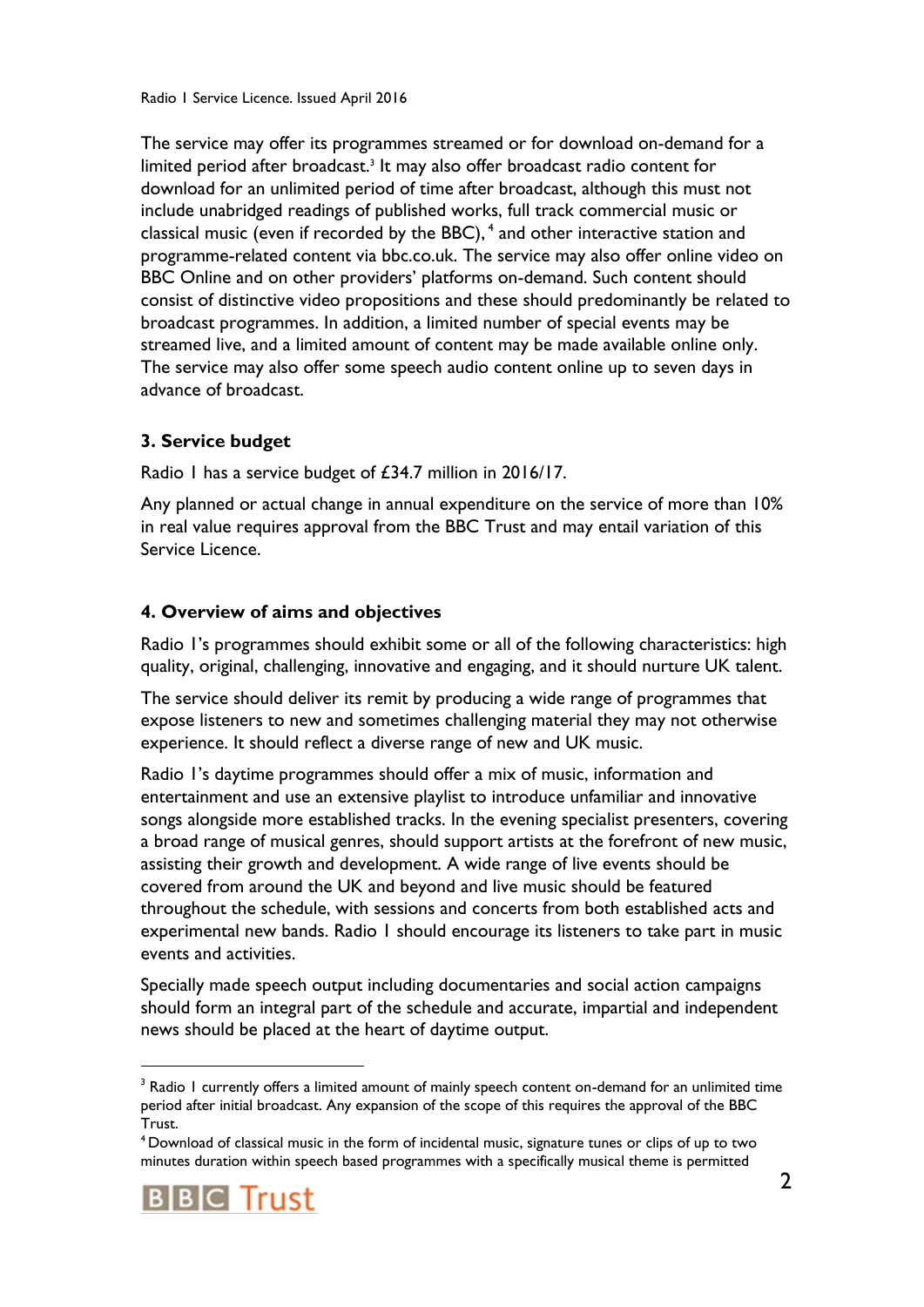Radio 1 Service Licence. Issued April 2016

BBC Radio 1 should encourage the take-up of DAB and other digital technologies, in particular by promoting 1Xtra and making high quality content available on digital platforms.

The broadcast output should be complemented by an online presence with interactive features, including some use of visual enhancements, which enable and encourage the audience to engage with the output and share their views with both the station and other listeners. Radio 1 should experiment with new technologies as they become available to ensure its young audiences have the maximum opportunity to access programmes as and when they want.

Radio 1 should contribute to BBC Radio's commitment to commission some output from outside the M25 area and from independent producers.

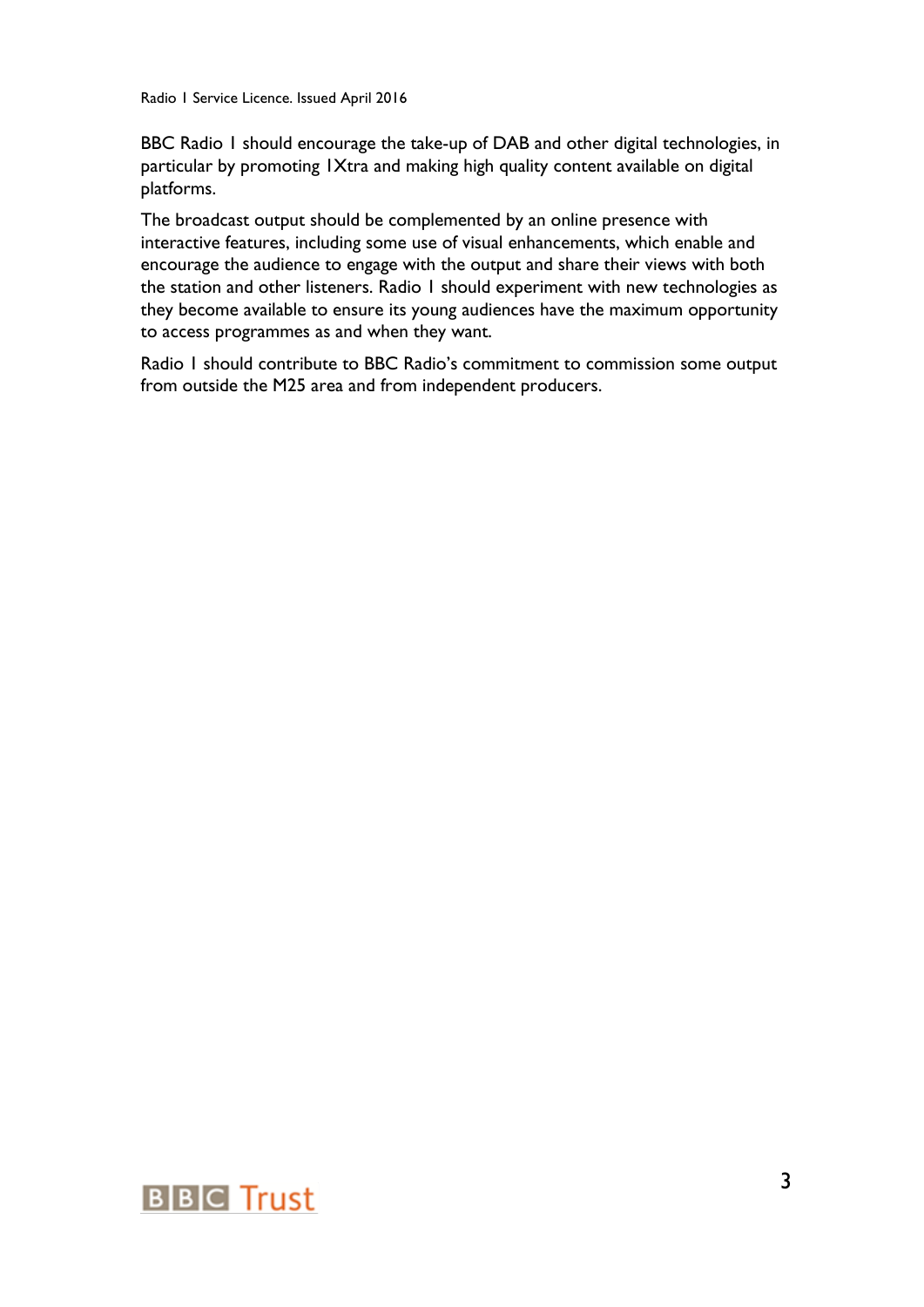#### **Part II: Contribution to public value**

#### **5. Contribution to the promotion of the BBC's public purposes**

#### **5.1 Stimulating creativity and cultural excellence**

Radio 1 should make a very important contribution to this purpose amongst its audience, primarily through its contribution to musical creativity in the UK. It should provide a significant platform for new music and emerging UK artists across a wide range of musical genres. It may simulcast some late-night content with Radio 1 Xtra.

It should seek to support and increase the appreciation of live music through its emphasis on live performance.

In addition to music, there should be coverage of other significant aspects of cultural life, for example film, comedy and entertainment.

#### **Conditions**

Radio 1 should:

- Broadcast at least 60 hours of specialist music<sup>5</sup> each week
- Ensure that at least 40% of the music in daytime<sup>6</sup> is from UK acts each year
- **Ensure that at least 45% of the music in daytime is new<sup>7</sup> each year, with** continuous particular support for new and emerging UK artists alongside established acts
- Feature coverage of at least 10 festivals and significant live events<sup>8</sup> in the UK and abroad each year
- Broadcast at least 160 new sessions<sup>9</sup> each year
- Contribute to BBC Radio's commitment to commission at least 10% of eligible hours of output from independent producers

#### **5.2 Sustaining citizenship and civil society**

BBC Radio 1 should make an important contribution to this purpose amongst its audience, primarily through its news and current affairs, and through its social action output.



<sup>&</sup>lt;sup>5</sup> Specialist music is music which appeals to specific groups of listeners – focussing on a specific genre of music or on cutting edge music from a range of genres

<sup>6</sup> Daytime is defined as 06.00–19.00hrs, Monday-Friday and 08.00-14.00hrs, Saturday-Sunday.

 $7$  Either unreleased or less than one month since release date (physical release, not download release)

 $8$  Excludes single-artist special performances from BBC studios

<sup>&</sup>lt;sup>9</sup> Excludes repeats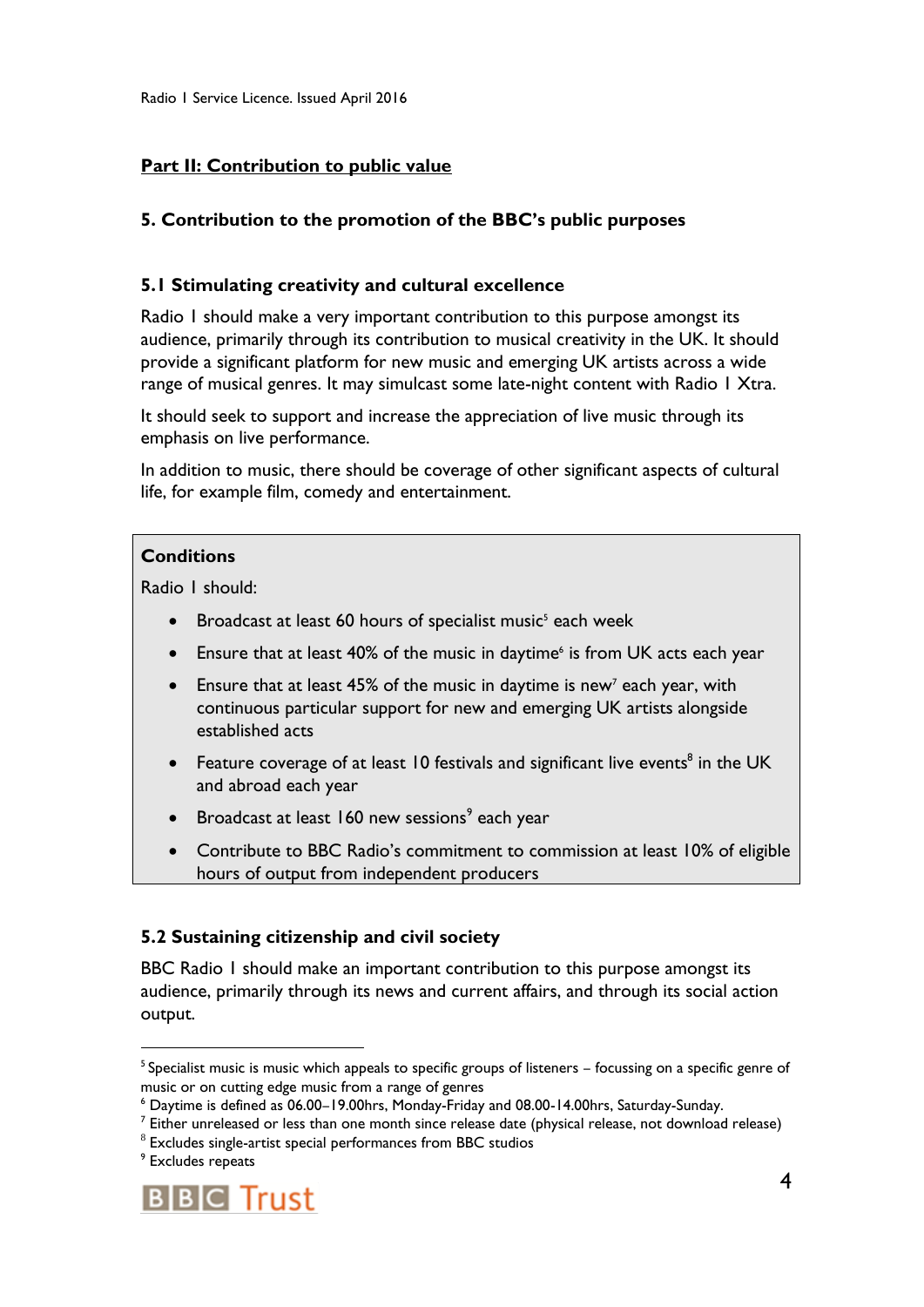Its news and current affairs may be simulcast with Radio 1 Xtra and should deliver accurate and impartial coverage in a tone and language appropriate to the target audience. Complex issues should be explained and placed into context to help the audience develop a greater understanding of national and international events. Listeners should be encouraged to explore a broad range of subjects and to provide feedback, ideas and stories and offered regular opportunities to engage in debate.

Radio 1's news output should be supported by a continuous online service.

#### **Conditions**

Radio 1 should:

- Broadcast at least 1 hour of news during daytime each weekday, including two extended bulletins<sup>10</sup>
- Provide regular bulletins during daytime at weekends<sup>11</sup>

# **5.3 Promoting education and learning**

BBC Radio 1 should make a significant contribution to this purpose amongst its audience, primarily through its social action output, a regular advice programme, its documentaries and its vocational initiatives.

Radio 1's documentaries should provide in-depth examinations of a range of issues significant to its audiences.

The station should offer regular social action campaigns covering topics relevant to teenagers and young adults. These should usually feature in daytime output and aim to create real impact with their target audience. The broadcast output should be complemented by interactive coverage.

Music should be scheduled in a way that builds listeners' repertoires and knowledge, with new, sometimes challenging tracks alongside more familiar ones. Radio 1 should provide practical vocational advice to those wishing to pursue a career in the music industry via its broadcast and interactive output.

#### **Conditions**

1

Radio 1 should:

- **Broadcast at least 40 new documentaries each year**<sup>12</sup>
- Offer at least 2 major Social Action campaigns, supported across daytime output and online each year, together with a number of other initiatives

 $12$  May include documentaries which have been first broadcast on IXtra



<sup>&</sup>lt;sup>10</sup> With flexibility for holiday periods and occasional special schedule changes

<sup>&</sup>lt;sup>11</sup> With flexibility for holiday periods and occasional special schedule changes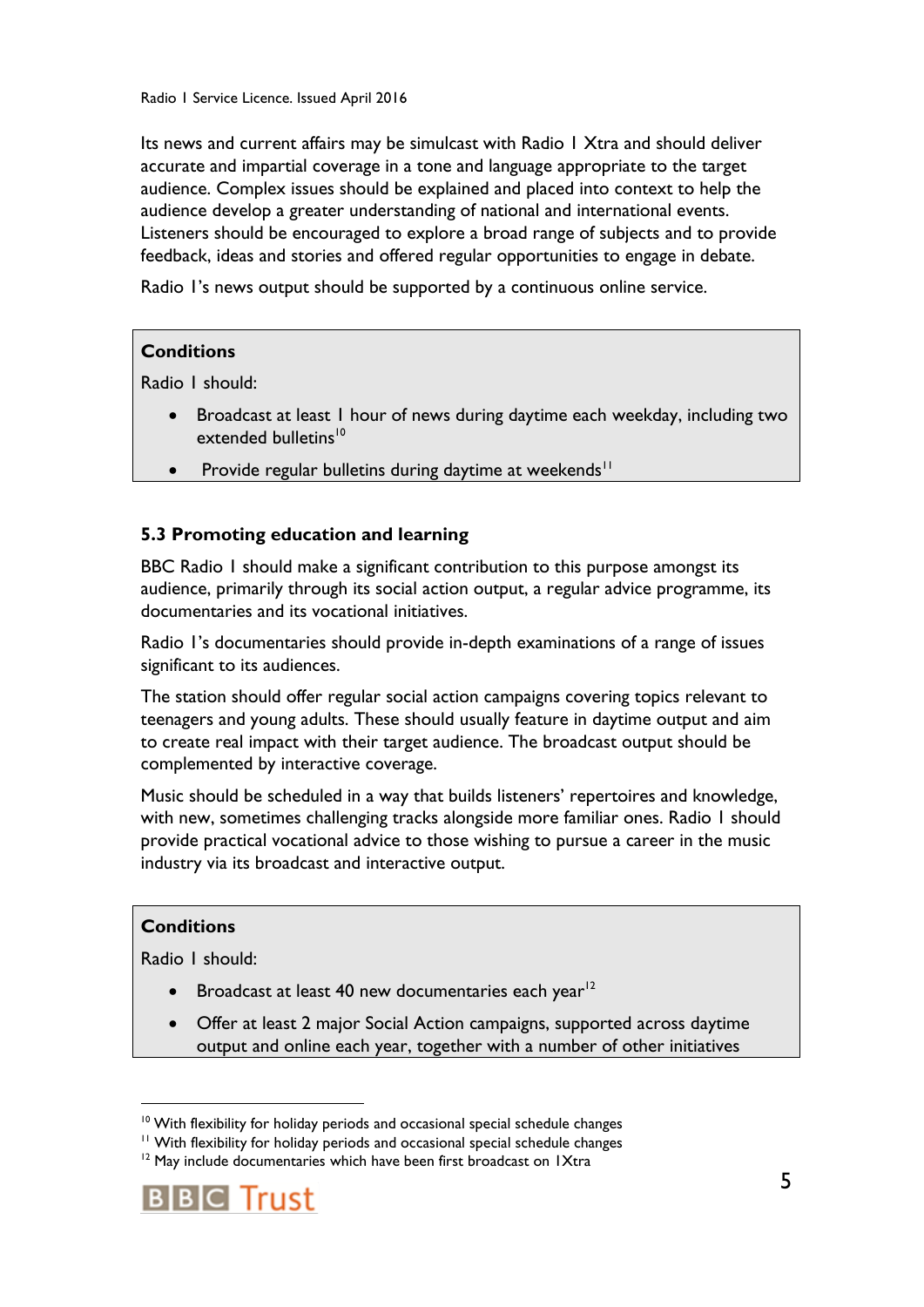#### **5.4 Reflecting the UK's nations, regions and communities**

BBC Radio 1 should play a part in this purpose amongst its audience. An extensive live events schedule should aim to connect the station directly with its listeners and reflect the diverse range of music enjoyed around the UK.

Interactive forums should allow listeners to share experiences and discuss areas of common interest, including music.

Radio 1 should contribute to BBC Radio's commitment to ensure that at least one third of relevant expenditure<sup>13</sup> is incurred outside the M25 area.

# **5.5 Bringing the UK to the world and the world to the UK**

BBC Radio 1 should play its part in contributing to this purpose amongst its audience, primarily by bringing the world to the UK, by offering UK audiences the best global musical talent and coverage of significant international music events. It should also provide an important platform for British talent, helping it build the foundations for international exposure. Its news and current affairs output should regularly cover international issues and events.

#### **5.6 Emerging communications**

The BBC's sixth public purpose is defined in the Charter as "in promoting its other purposes, helping to deliver to the public the benefit of emerging communications technologies and services and, in addition, taking a leading role in the switchover to digital television".

Radio 1 should contribute to the promotion of this purpose in a variety of ways which are described in this Service Licence.

<sup>&</sup>lt;sup>13</sup> This includes expenditure on first-run originated programming, but does not include expenditure on news or sport output